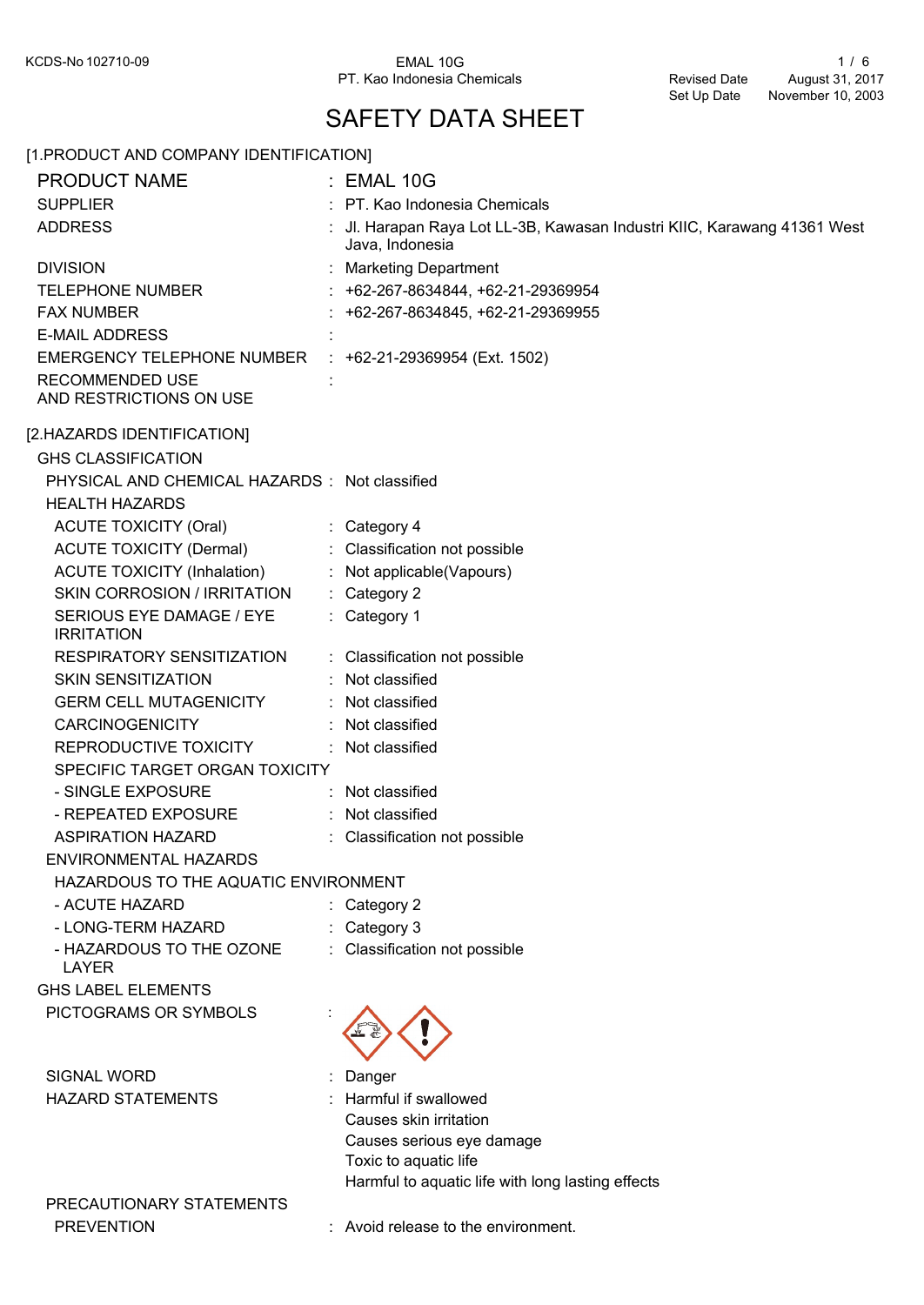|                                                                       | Do not eat, drink or smoke when using this product.<br>Wash thoroughly after handling.                                                                                             |
|-----------------------------------------------------------------------|------------------------------------------------------------------------------------------------------------------------------------------------------------------------------------|
| <b>RESPONSE</b>                                                       | Wear protective gloves/eye protection/face protection.<br>IF SWALLOWED: Call a POISON CENTER or doctor if you feel unwell.<br>Rinse mouth.                                         |
|                                                                       | IF IN EYES: Rinse cautiously with water for several minutes. Remove<br>contact lenses, if present and easy to do. Continue rinsing. Immediately<br>call a POISON CENTER or doctor. |
|                                                                       | IF ON SKIN (or hair): Take off contaminated clothing. Gently wash with<br>plenty of water and soap. If skin irritation occurs, seek medical<br>advice/attention.                   |
| <b>STORAGE</b>                                                        |                                                                                                                                                                                    |
| <b>DISPOSAL</b>                                                       | Passed to a licensed waste contractor.                                                                                                                                             |
| SAFE HANDLING ADVICE                                                  | Refer to SDS.                                                                                                                                                                      |
| [3.COMPOSITION / INFORMATION ON INGREDIENTS]                          |                                                                                                                                                                                    |
| <b>SUBSTANCE OR MIXTURE</b>                                           | : Substance                                                                                                                                                                        |
| INGREDIENTS AND CONCENTRATION : Sodium lauryl sulfate<br><b>RANGE</b> |                                                                                                                                                                                    |
| <b>CAS RN</b>                                                         | 151-21-3                                                                                                                                                                           |
| [4.FIRST-AID MEASURES]                                                |                                                                                                                                                                                    |
| IN CASE OF INHALATION                                                 | Remove person to fresh air and keep comfortable for breathing.                                                                                                                     |
| IN CASE OF SKIN CONTACT                                               | : Gently wash with plenty of soap and water.                                                                                                                                       |
|                                                                       | If skin irritation occurs: Get medical advice/attention.                                                                                                                           |
|                                                                       | Take off contaminated clothing and wash before re-use.                                                                                                                             |
| IN CASE OF EYE CONTACT                                                | Rinse cautiously with water for several minutes. Remove contact lenses,<br>if present and easy to do. Continue rinsing. Immediately call a POISON<br>CENTER or doctor.             |
| IN CASE OF INGESTION                                                  | Call a POISON CENTER or doctor if you feel unwell. Rinse mouth.                                                                                                                    |
| [5.FIRE-FIGHTING MEASURES]                                            |                                                                                                                                                                                    |
| <b>EXTINGUISHING MEDIA</b>                                            | Water spray, powder                                                                                                                                                                |
| NOT SUITABLE EXTINGUISHING<br><b>MEDIA</b>                            | No information available                                                                                                                                                           |
| <b>SPECIFIC HAZARDS</b>                                               | Produce irritating or toxic gases in a fire.                                                                                                                                       |
| <b>SPECIFIC METHODS</b>                                               | Keep away from sources of ignition and use appropriate extinguishing<br>media. Fight fire from upwind position if possible.                                                        |
| PROTECTION OF FIRE FIGHTERS                                           | Use goggles in combination with dust mask, and other protections as<br>appropriate to situation.                                                                                   |
|                                                                       | Risk of producing harmful gases such as carbon monoxide and sulfur<br>oxides. Avoid inhalation of smoke or gases.                                                                  |
| [6.ACCIDENTAL RELEASE MEASURES]                                       |                                                                                                                                                                                    |
| PERSONAL PRECAUTIONS,                                                 | Use goggles and protective gloves.                                                                                                                                                 |
| PROTECTIVE EQUIPMENT AND<br><b>EMERGENCY PROCEDURE</b>                | Large spills : Remove person to safety.<br>Ensure adequate ventilation.                                                                                                            |
| ENVIRONMENTAL PRECAUTIONS                                             | Avoid release to the environment.                                                                                                                                                  |
| <b>METHODS FOR CLEANING UP</b>                                        | Sweep or vacuum spills.                                                                                                                                                            |
| PREVENTION OF SECONDARY<br><b>HAZARDS</b>                             | No information available                                                                                                                                                           |
| [7.HANDLING AND STORAGE]                                              |                                                                                                                                                                                    |

HANDLING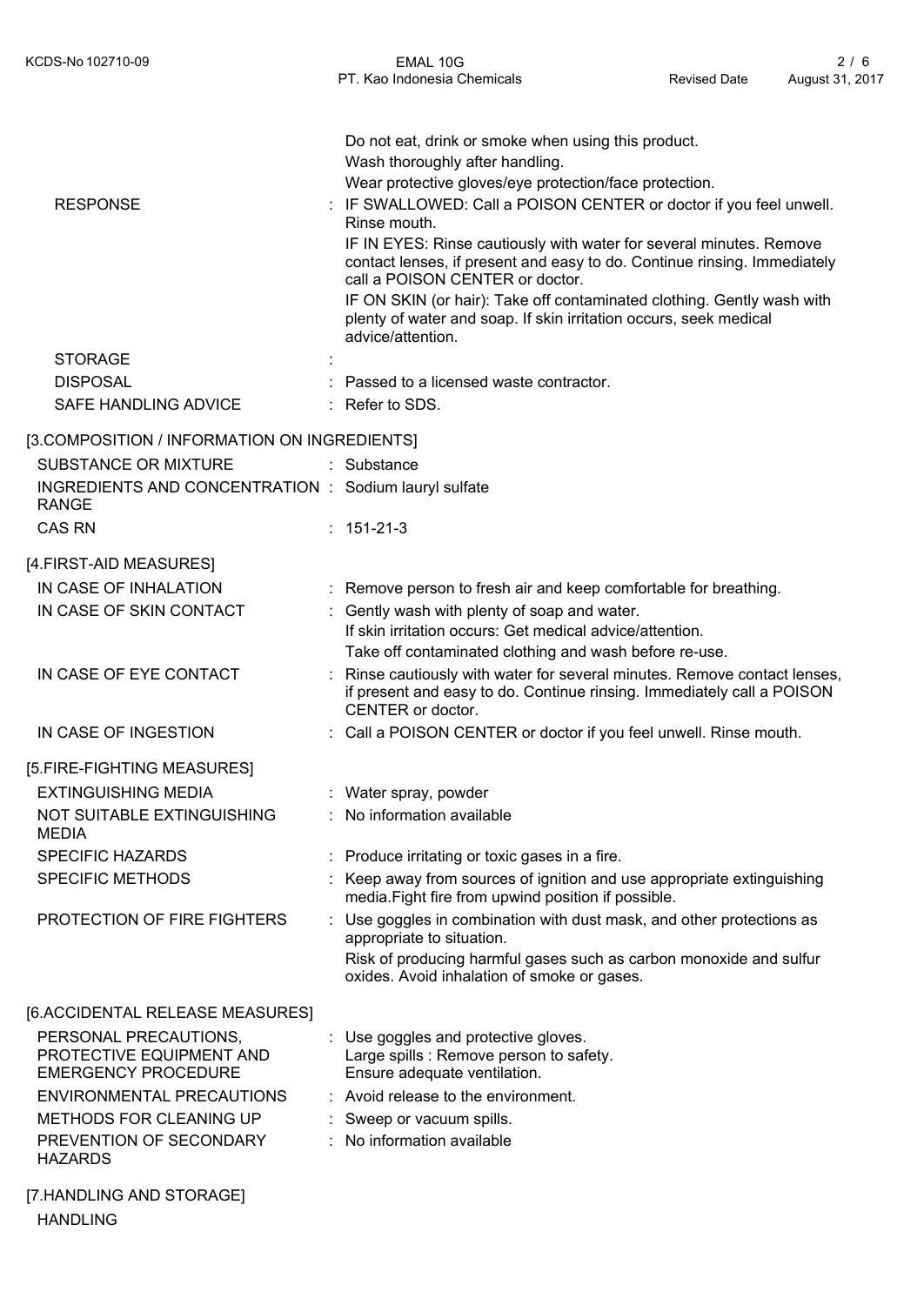| <b>TECHNICAL MEASURES</b>                               | : Facilities storing or utilizing this material should be equipped with an<br>eyewash facility and a safety shower.                                                      |
|---------------------------------------------------------|--------------------------------------------------------------------------------------------------------------------------------------------------------------------------|
| <b>PRECAUTIONS</b>                                      | : Avoid contact with eyes.                                                                                                                                               |
| SAFE HANDLING ADVICE                                    | Use an adequate ventilation.<br>Wash thoroughly after handling.<br>Use personal protective equipment as required.<br>Do not eat, drink or smoke when using this product. |
| <b>STORAGE</b>                                          |                                                                                                                                                                          |
| SUITABLE STORAGE CONDITIONS<br>SAFE PACKAGING MATERIALS | : Store container tightly closed in well-ventilated place.<br>No information available                                                                                   |
| [8.EXPOSURE CONTROLS / PERSONAL PROTECTION]             |                                                                                                                                                                          |
| <b>ENGINEERING MEASURES</b>                             | : Facilities storing or utilizing this material should be equipped with an<br>eyewash facility and a safety shower.                                                      |
|                                                         | Use an adequate ventilation.                                                                                                                                             |
| <b>LIMIT VALUES</b>                                     |                                                                                                                                                                          |
| ACGIH (TLV)                                             | Not established                                                                                                                                                          |
| OSHA (PEL)                                              | Not established                                                                                                                                                          |
| PERSONAL PROTECTIVE EQUIPMENT                           |                                                                                                                                                                          |
| <b>RESPIRATORY PROTECTION</b>                           | : Use dust mask, as appropriate to situation.                                                                                                                            |
| <b>HAND PROTECTION</b>                                  | : Rubber gloves                                                                                                                                                          |
| <b>EYE PROTECTION</b>                                   | Safety goggles                                                                                                                                                           |
| SKIN AND BODY PROTECTION                                | : Full-body suit                                                                                                                                                         |
| <b>HYGIENE MEASURES</b>                                 | : No information available                                                                                                                                               |
| [9.PHYSICAL AND CHEMICAL PROPERTIES]                    |                                                                                                                                                                          |
| APPEARANCE                                              |                                                                                                                                                                          |
| PHYSICAL STATE                                          | : Granules                                                                                                                                                               |
| <b>COLOUR</b>                                           | White to light yellow                                                                                                                                                    |
| <b>ODOUR</b>                                            | Slightly characteristic odour                                                                                                                                            |
| pH                                                      | $7.5 - 10.5$<br>(1% solution)                                                                                                                                            |
| SPECIFIC TEMPERATURES / TEMPERATURE RANGES              |                                                                                                                                                                          |
| AT WHICH CHANGES IN PHYSICAL STATE OCCUR                |                                                                                                                                                                          |
| <b>BOILING POINT</b>                                    | : No information available                                                                                                                                               |
| <b>MELTING POINT</b>                                    | No information available                                                                                                                                                 |
| <b>FLASH POINT</b>                                      | Not applicable                                                                                                                                                           |
| <b>FLAMMABILITY OR EXPLOSIVE PROPERTIES</b>             |                                                                                                                                                                          |
| FLAMMABILITY OR EXPLOSIVE<br><b>LIMITS</b>              | : UPPER LIMIT : No information available LOWER LIMIT : No information<br>available                                                                                       |
| <b>VAPOUR PRESSURE</b>                                  | : No information available                                                                                                                                               |
| <b>VAPOUR DENSITY</b>                                   | : No information available                                                                                                                                               |
| DENSITY (SPECIFIC GRAVITY)                              | : No information available                                                                                                                                               |
| <b>SOLUBILITY</b>                                       |                                                                                                                                                                          |
| <b>WATER SOLUBILITY</b>                                 | : Soluble                                                                                                                                                                |
| SOLVENT SOLUBILITY                                      | : Insoluble in isopropanol, xylene and ethyleneglycol.                                                                                                                   |
| PARTITION COEFFICIENT: n-<br>OCTANOL / WATER (log Pow)  | No information available                                                                                                                                                 |
| AUTO-IGNITION TEMPERATURE                               | : No information available                                                                                                                                               |
| DECOMPOSITION TEMPERATURE                               | : No information available                                                                                                                                               |
| <b>ODOUR THRESHOLD</b>                                  | No information available                                                                                                                                                 |
| <b>EVAPORATION RATE</b>                                 | : No information available                                                                                                                                               |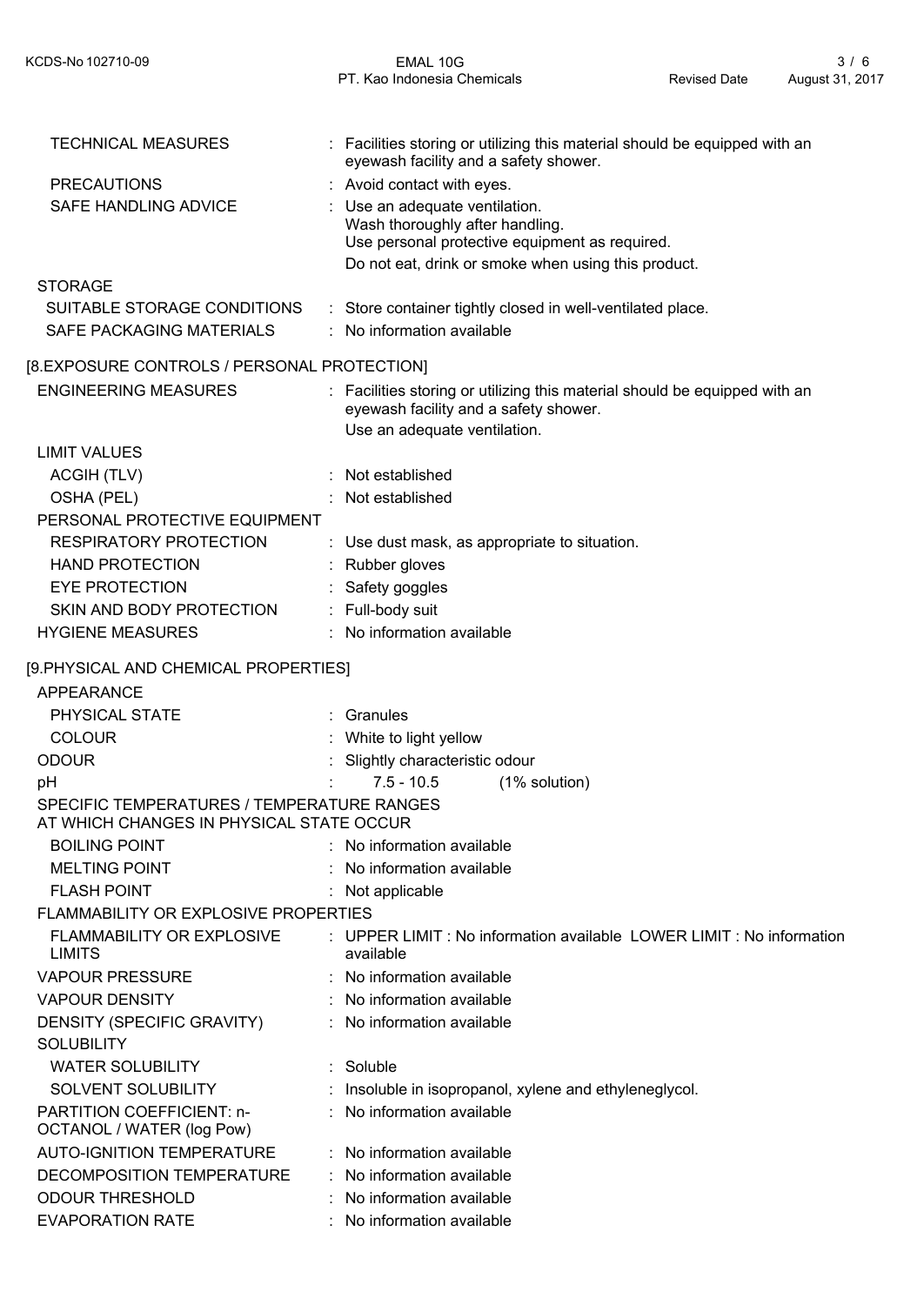| FLAMMABILITY (SOLID, GAS)<br><b>VISCOSITY</b> | : No information available<br>No information available                                               |
|-----------------------------------------------|------------------------------------------------------------------------------------------------------|
| <b>OTHER DATA</b>                             | No information available                                                                             |
| [10.STABILITY AND REACTIVITY]                 |                                                                                                      |
| <b>CHEMICAL STABILITY</b>                     | : Stable in general.                                                                                 |
| POSSIBILITY OF HAZARDOUS<br><b>REACTIONS</b>  | This product may produce toxic gas when heated above decomposition.                                  |
| <b>CONDITIONS TO AVOID</b>                    | : No information available                                                                           |
| <b>INCOMPATIBLE MATERIALS</b>                 | : No information available                                                                           |
| HAZARDOUS DECOMPOSITION<br><b>PRODUCTS</b>    | : No information available                                                                           |
| <b>OTHERS</b>                                 | No information available                                                                             |
| [11.TOXICOLOGICAL INFORMATION]                |                                                                                                      |
| <b>ACUTE TOXICITY</b>                         |                                                                                                      |
| Oral                                          |                                                                                                      |
| <b>INFORMATION ON PRODUCT</b><br>Dermal       | : Rat, LD50 : 1200 mg/kg (Data on sodium dodecyl sulfate)(8)                                         |
| INFORMATION ON PRODUCT                        | : No information available                                                                           |
| Inhalation                                    |                                                                                                      |
| <b>INFORMATION ON PRODUCT</b>                 | : No information available                                                                           |
| <b>SKIN CORROSION / IRRITATION</b>            |                                                                                                      |
| <b>INFORMATION ON PRODUCT</b>                 | : Rabbit, 4 hour patch test, 25% : Strong erythema and edema<br>(Data on sodium dodecyl sulfate)(48) |
| SERIOUS EYE DAMAGE / IRRITATION               |                                                                                                      |
| <b>INFORMATION ON PRODUCT</b>                 | : Rabbit, Draize test, 20% : Strongly irritating                                                     |
|                                               | (Data on sodium dodecyl sulfate)(48)                                                                 |
| <b>RESPIRATORY OR SKIN SENSITIZATION</b>      |                                                                                                      |
| <b>RESPIRATORY</b>                            |                                                                                                      |
| <b>INFORMATION ON PRODUCT</b>                 | : No information available                                                                           |
| <b>SKIN</b>                                   |                                                                                                      |
| <b>INFORMATION ON PRODUCT</b>                 | : Guinea pig, Buehler Test : Negative (Data on sodium dodecyl sulfate)(48)                           |
| MUTAGENICITY (GERM CELL MUTAGENICITY)         |                                                                                                      |
| <b>INFORMATION ON PRODUCT</b>                 | : Ames test (TA98, TA100, WP2try-) : Negative (Data on equivalent product)                           |
| <b>CARCINOGENICITY</b>                        |                                                                                                      |
| INFORMATION ON PRODUCT                        | : No information available                                                                           |
| <b>IARC</b>                                   | : Not listed                                                                                         |
| <b>NTP</b>                                    | : Not listed                                                                                         |
| EU                                            | Not listed                                                                                           |
| <b>OSHA</b>                                   | : Not listed                                                                                         |
| REPRODUCTIVE TOXICITY                         |                                                                                                      |
| INFORMATION ON PRODUCT                        | : No information available                                                                           |
| SPECIFIC TARGET ORGAN TOXICITY                |                                                                                                      |
| - SINGLE EXPOSURE                             |                                                                                                      |
| INFORMATION ON PRODUCT                        | : No information available                                                                           |
| - REPEATED EXPOSURE                           |                                                                                                      |
| INFORMATION ON PRODUCT                        | : No information available                                                                           |
| <b>ASPIRATION HAZARD</b>                      |                                                                                                      |
| INFORMATION ON PRODUCT                        | : No information available                                                                           |
| <b>OTHER INFORMATION</b>                      | No information available                                                                             |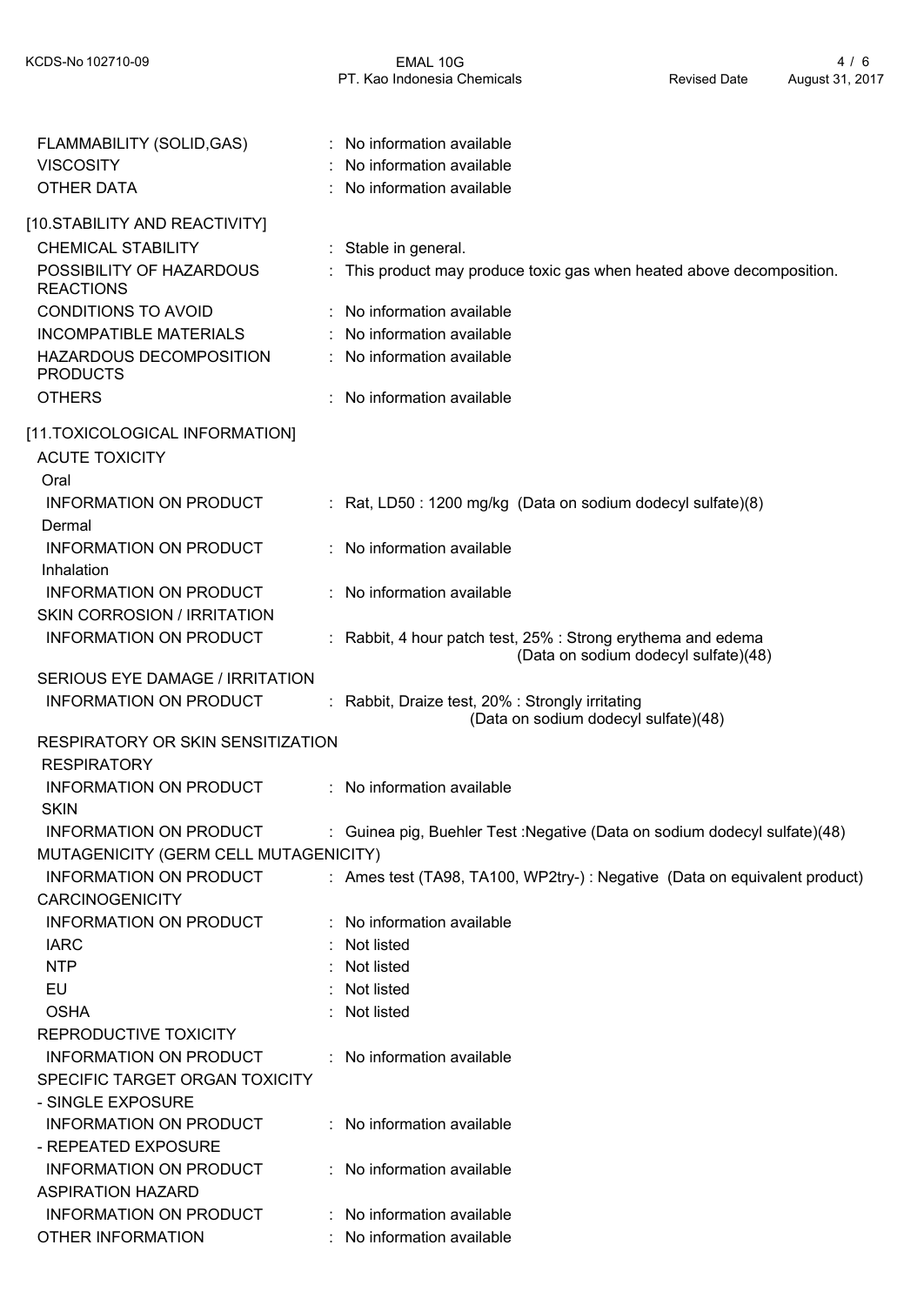| [12.ECOLOGICAL INFORMATION]                                                          |                                                                                                                                                                                                                              |                                                                                                                                                                                                                                                                                                              |
|--------------------------------------------------------------------------------------|------------------------------------------------------------------------------------------------------------------------------------------------------------------------------------------------------------------------------|--------------------------------------------------------------------------------------------------------------------------------------------------------------------------------------------------------------------------------------------------------------------------------------------------------------|
| <b>ECOTOXICITY</b>                                                                   | Fathead Minnow, 96h, LC50: 29 mg/L<br>Daphnia magna, 48h, EC50: 5.55 mg/L<br>Algal inhibition test, 72h, ErC50 : > 120 mg/L<br>Fathead minnow, 42d., NOEC: 1.357 mg/L<br>Algal inhibition test, OECD201, 72h, NOEbC: 30 mg/L | (Data on Sodium dodecyl sulphate)(88)<br>(Data on Sodium dodecyl sulphate)(88)<br>(Data on Sodium dodecyl sulphate)(88)<br>(Data on Sodium dodecyl sulphate)(88)<br>Daphnia magna, Reproduction Test(7d.), NOEC: 0.88 mg/L<br>(Data on Sodium dodecyl sulphate)(88)<br>(Data on Sodium dodecyl sulphate)(88) |
| PERSISTENCE / DEGRADABILITY                                                          | No information available                                                                                                                                                                                                     |                                                                                                                                                                                                                                                                                                              |
| <b>MOBILITY IN SOIL</b>                                                              | No information available                                                                                                                                                                                                     |                                                                                                                                                                                                                                                                                                              |
| <b>BIOACCUMULATIVE POTENTIAL</b>                                                     | No information available                                                                                                                                                                                                     |                                                                                                                                                                                                                                                                                                              |
| OTHER ADVERSE EFFECTS                                                                | BOD5 : 1.3 g/g (JIS K0102) (Data on similar product)<br>COD(Cr): 1.7 g/g (JIS K0102) (Data on similar product)                                                                                                               |                                                                                                                                                                                                                                                                                                              |
| [13.DISPOSAL CONSIDERATIONS]                                                         |                                                                                                                                                                                                                              |                                                                                                                                                                                                                                                                                                              |
|                                                                                      | Review "HANDLING AND STORAGE (Section 7)".<br>Passed to a licensed waste contractor.<br>Incinerate with little portions.<br>oxides.                                                                                          | Risk of producing harmful gases such as carbon monoxide and sulfur                                                                                                                                                                                                                                           |
| Dispose of waste in accordance with local, state and federal regulations.            |                                                                                                                                                                                                                              |                                                                                                                                                                                                                                                                                                              |
| [14.TRANSPORT INFORMATION]                                                           |                                                                                                                                                                                                                              |                                                                                                                                                                                                                                                                                                              |
| Follow all regulations in your country or region<br><b>INTERNATIONAL REGULATIONS</b> |                                                                                                                                                                                                                              |                                                                                                                                                                                                                                                                                                              |
| UN CLASS / UN NUMBER                                                                 | : Not applicable (IMDG, IATA)                                                                                                                                                                                                |                                                                                                                                                                                                                                                                                                              |
| SPECIAL PRECAUTIONS FOR USER<br>÷                                                    | Review "HANDLING AND STORAGE (Section 7)".                                                                                                                                                                                   | Review "ACCIDENTAL RELEASE MEASURES (Section 6)".                                                                                                                                                                                                                                                            |
|                                                                                      | Ensure containers without breakage or leakage.<br>Ensure containers tightly fixed.<br>Follow all regulations in your country or region.                                                                                      |                                                                                                                                                                                                                                                                                                              |
| [15.REGULATORY INFORMATION]                                                          |                                                                                                                                                                                                                              |                                                                                                                                                                                                                                                                                                              |
| Follow all regulations in your country or region.                                    |                                                                                                                                                                                                                              |                                                                                                                                                                                                                                                                                                              |
| <b>INVENTORIES</b>                                                                   | ENCS(Japan)                                                                                                                                                                                                                  | 2-1679                                                                                                                                                                                                                                                                                                       |
|                                                                                      | TSCA(USA)                                                                                                                                                                                                                    | Yes                                                                                                                                                                                                                                                                                                          |
|                                                                                      | EINECS(EU)                                                                                                                                                                                                                   | 205-788-1                                                                                                                                                                                                                                                                                                    |
|                                                                                      | AICS(Australia)                                                                                                                                                                                                              | Yes                                                                                                                                                                                                                                                                                                          |
|                                                                                      | DSL(Canada)                                                                                                                                                                                                                  | Yes                                                                                                                                                                                                                                                                                                          |
|                                                                                      | ECL(Korea)                                                                                                                                                                                                                   | KE-21884                                                                                                                                                                                                                                                                                                     |
|                                                                                      | PICCS(Philippines)                                                                                                                                                                                                           | Yes                                                                                                                                                                                                                                                                                                          |
|                                                                                      | IECSC(China)                                                                                                                                                                                                                 | Yes                                                                                                                                                                                                                                                                                                          |
|                                                                                      | TCSI(Taiwan)                                                                                                                                                                                                                 | Yes                                                                                                                                                                                                                                                                                                          |
|                                                                                      |                                                                                                                                                                                                                              |                                                                                                                                                                                                                                                                                                              |

KAO Corporation is not able to check up the regulatory information in regard to the substances in your country or region,therefore,we request this matter would be filled by your responsibility.